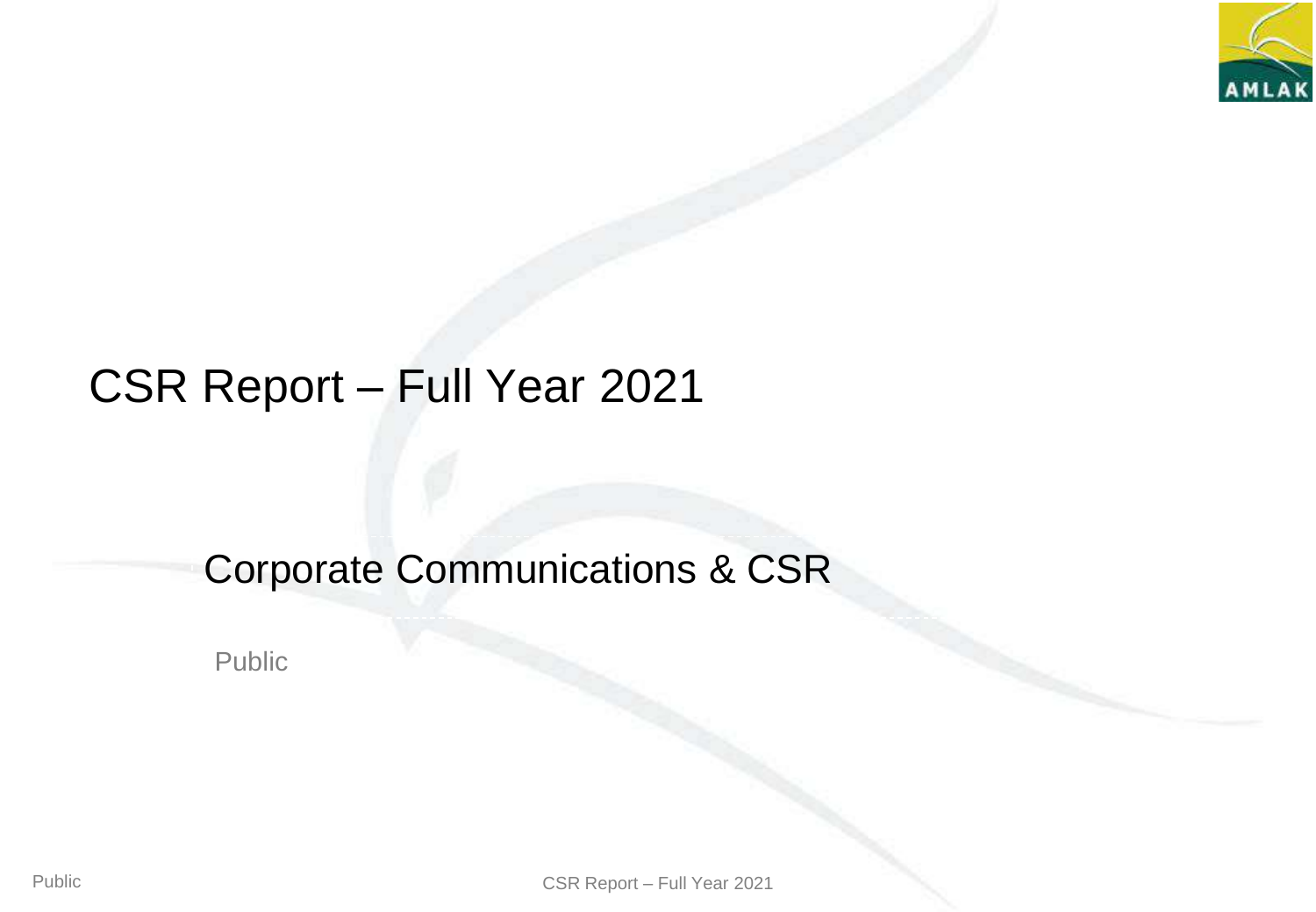## **First Quarter – Internal Focus [Workplace + Environment]**

### • **Vaccination Awareness Communications**

Our focus was largely been towards pushing towards vaccination by regularly providing educative information about the vaccine, factual Q & A about vaccine development, quell misbeliefs about the COVID vaccine and encourage employees to get vaccinated in collaboration in line with the UAE's vaccination targets for the year 2021.

### • **Women's Day:**

A presentation detailing the historic significance of this day was shared with employees, why it was started, its values, and its goals. We also shared the UAE's top achievements with regard to gender equality and shared the Gender Balance Guide. On this day, female employees were distributed flowers, chocolates and were allowed to leave the office at 2:00 PM

### • **Amlak Going Green: Paperless Initiative**

E-memos for CEO submission was created, which was an important step towards going green and now with DocuSign, Amlak Finance has completely stopped all paper signatures to reduce our carbon footprint.

### • **Shukran Recognition**

A simple **rewards and recognition tool** is included on the Intranet portal that enables employees to say thank you to a colleague. This was launched in our efforts foster a positive culture of recognition and appreciation. With this rewards & recognition system we can recogniz and thank peers, line managers, subordinates, head of departments – any Amlak employee that has demonstrated professionalism and given support. We can also track the recognitions that you give and receive on the PMS page.



Amlak launched **a permanent remote work policy** for eligible employees. Our aim is to promote employee well-being, leverage the use of technology and automation and provide work/life balance.

*Earth Hour UAE pledge was shared to all employees to sign*

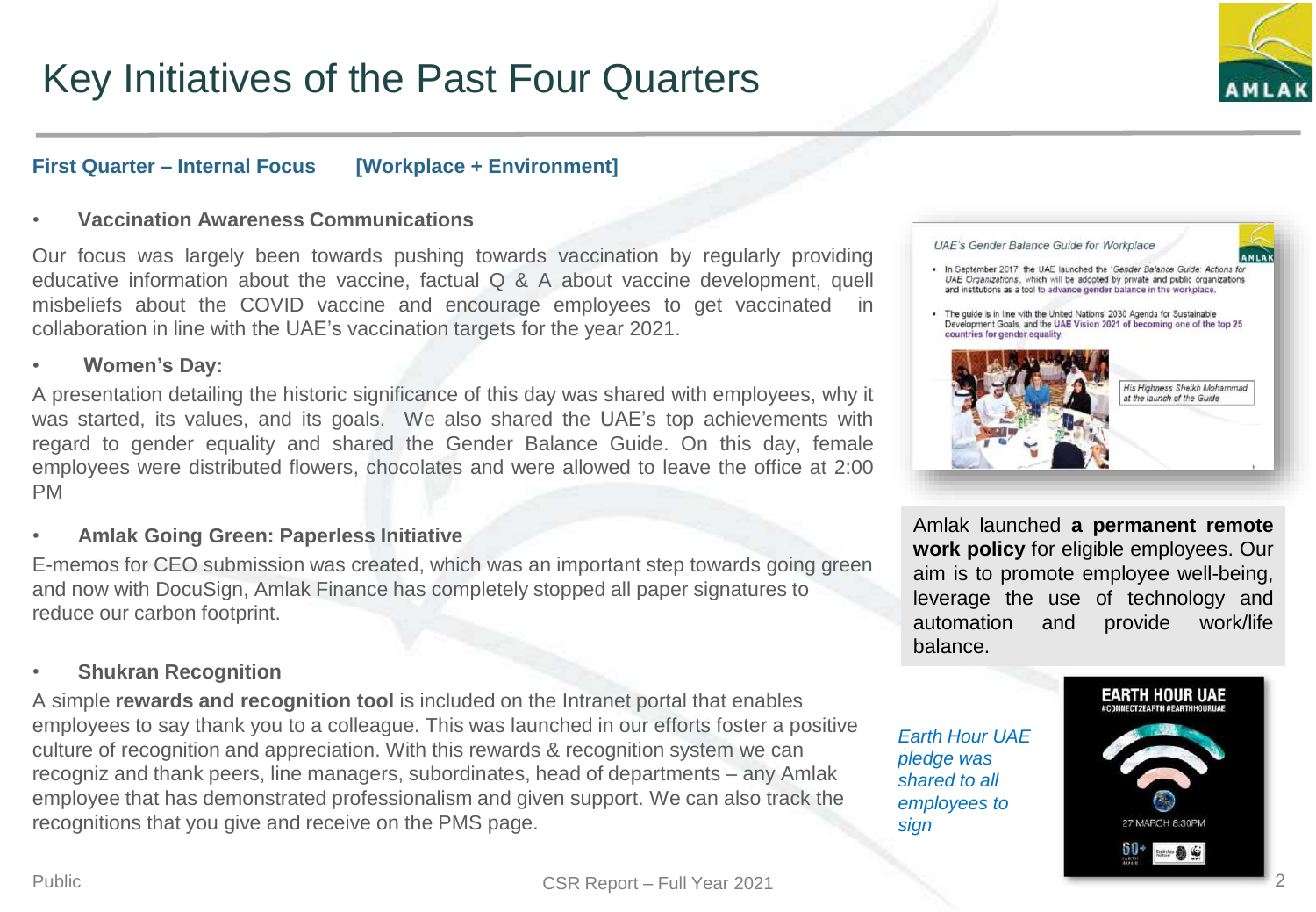

## **Second Quarter – Community & Collaboration & Remote Volunteering. [Community +**

## **Marketplace]**

## Employee Volunteering

Our focus shifted towards collaborating with other companies and business entities and community partners through internal employee engagement and remote volunteering.

### Dubai Chamber's Give & Gain 2021

We have collaborated with Abu Dhabi University, Emaar Industries & Investments for Clothes Donation Drive , NEFSY + Taharrum (Ramadan Campaign) Education 4 All for Rice Campaign via the Dubai Chamber. Amlak received a certificate of appreciation from the Dubai Chamber for its efforts in the Give and Gain campaign 2021.

*Rice 10kg Sugar 2kg Red lentil 3kg cooking oil 1.8l Tomato paste 800gm Tuna 6 pack Macaroni 400gm Vermicelli 400gm Oats 100 Tea bags 100 sachets 1 Custard Dry milk 900gm Salt 2 bags*

AMLAK SUPPORTS FEEDING 50,000 PEOPLE



### Amlak Supports Feeding 50,000 People \*\*\*\*\* 10.00AED

#### **RE IN STOCK**

Amlak Finance supports Nefsy's Ramadan Infinite Giving initiative to feed 50,000 people in need, in accordance with the year of the 50th. This initiative is in collaboration with Tarahum Organization, under IACAD permit no 3720

Nefsy is on a mission to eradicate hunger and empower struggling families to feed themselves

https://www.amlaktinance.com/



Public Full Year 2021 **AED 10 Iftar Meal to provide one cooked meal to up to 30 days families financially struggling to feed themselves**



#### Amlak Supports Feeding 50,000 People

#### 自自自自自 200.00AED



**AED 200 food box which is a dry essential food box, to feed a family (approximately 5 people) for**

3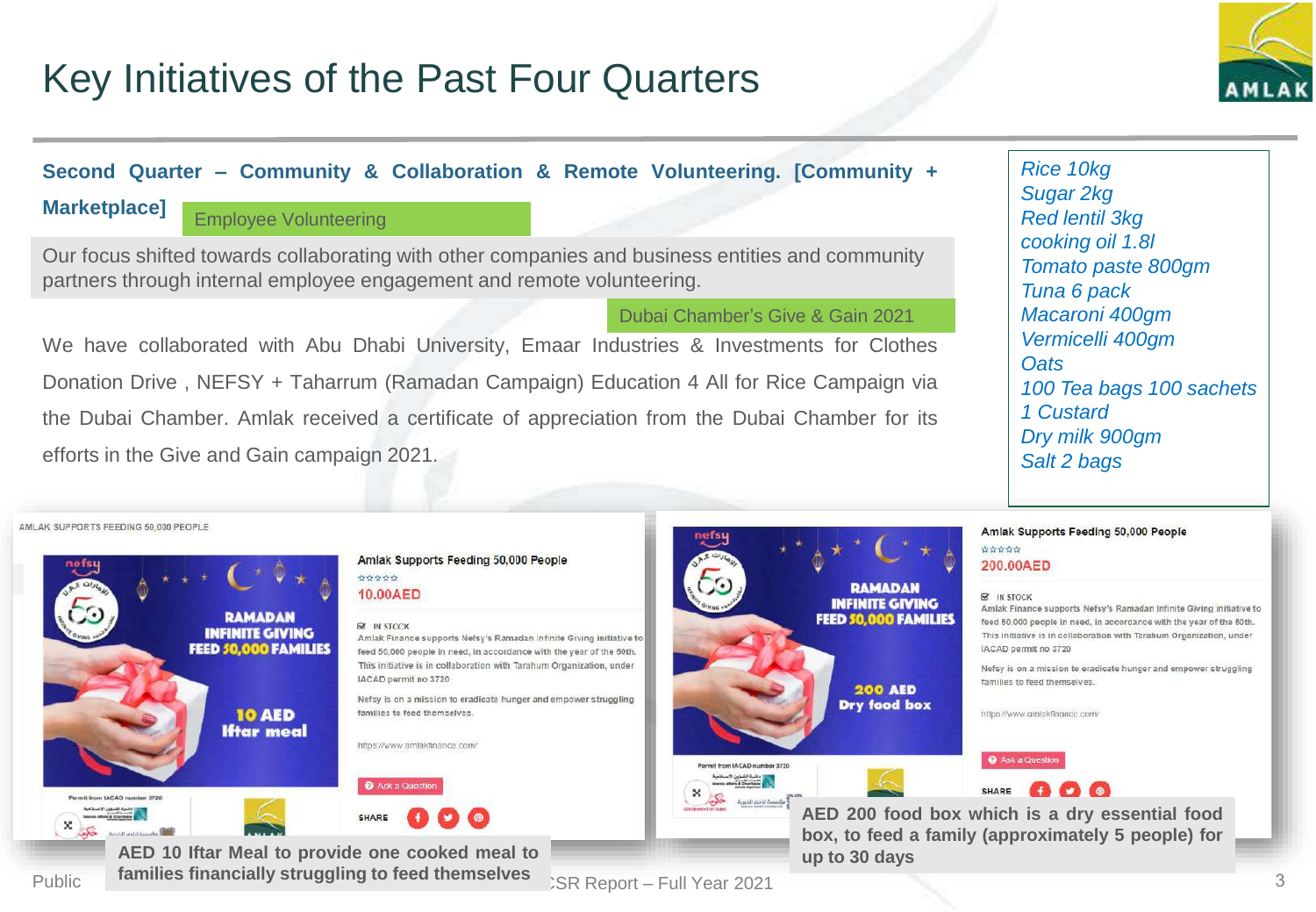

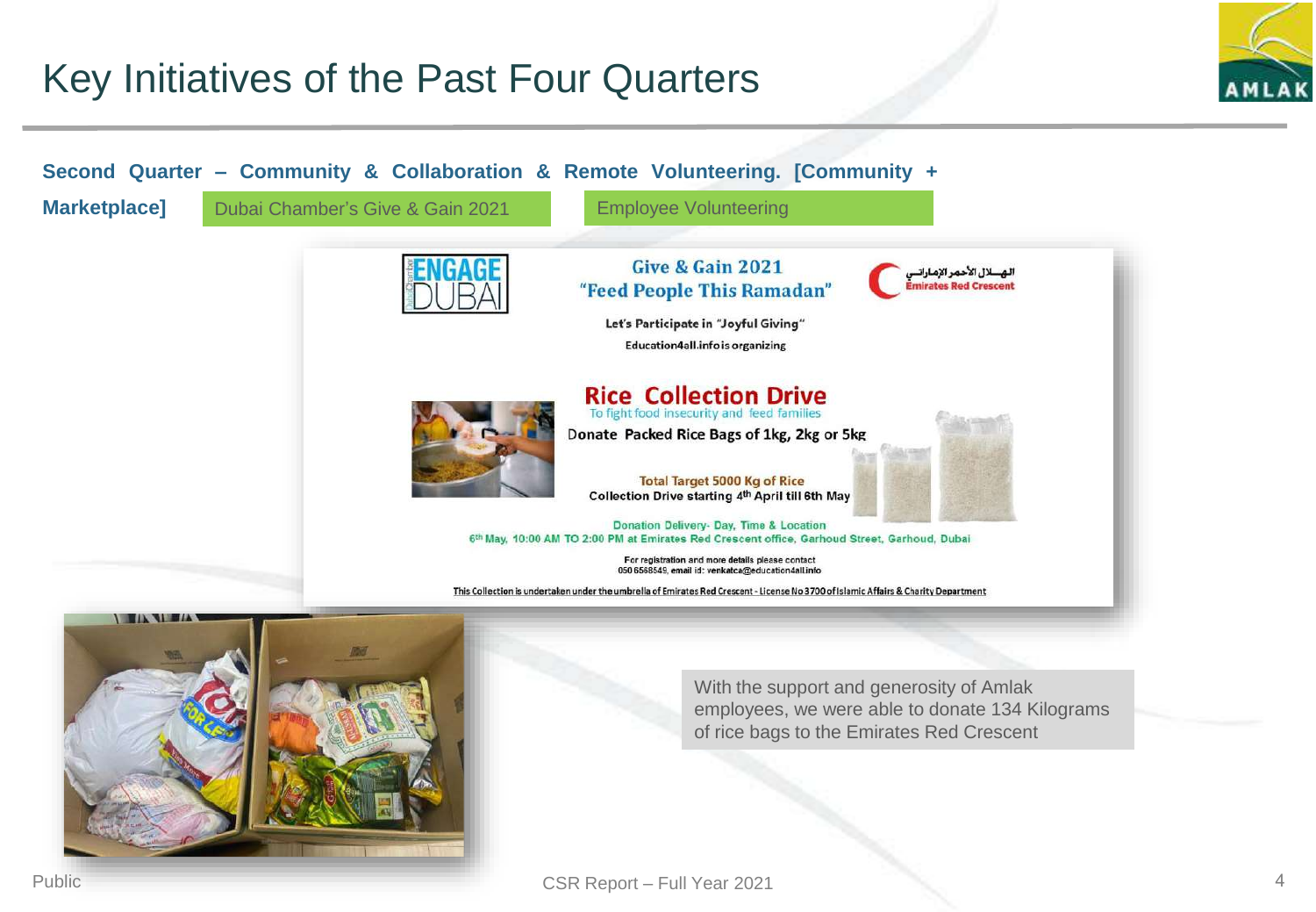



Very pleased to announce that the initiative that Amlak participated in with Nefsy in support of their attempt to make a Guiness World record for 50,000 meals distributed to 50,000 people in 5 hours, they have achieved it, and Amlak's logo will was printed on the official certificate in the Guinness World Record Book!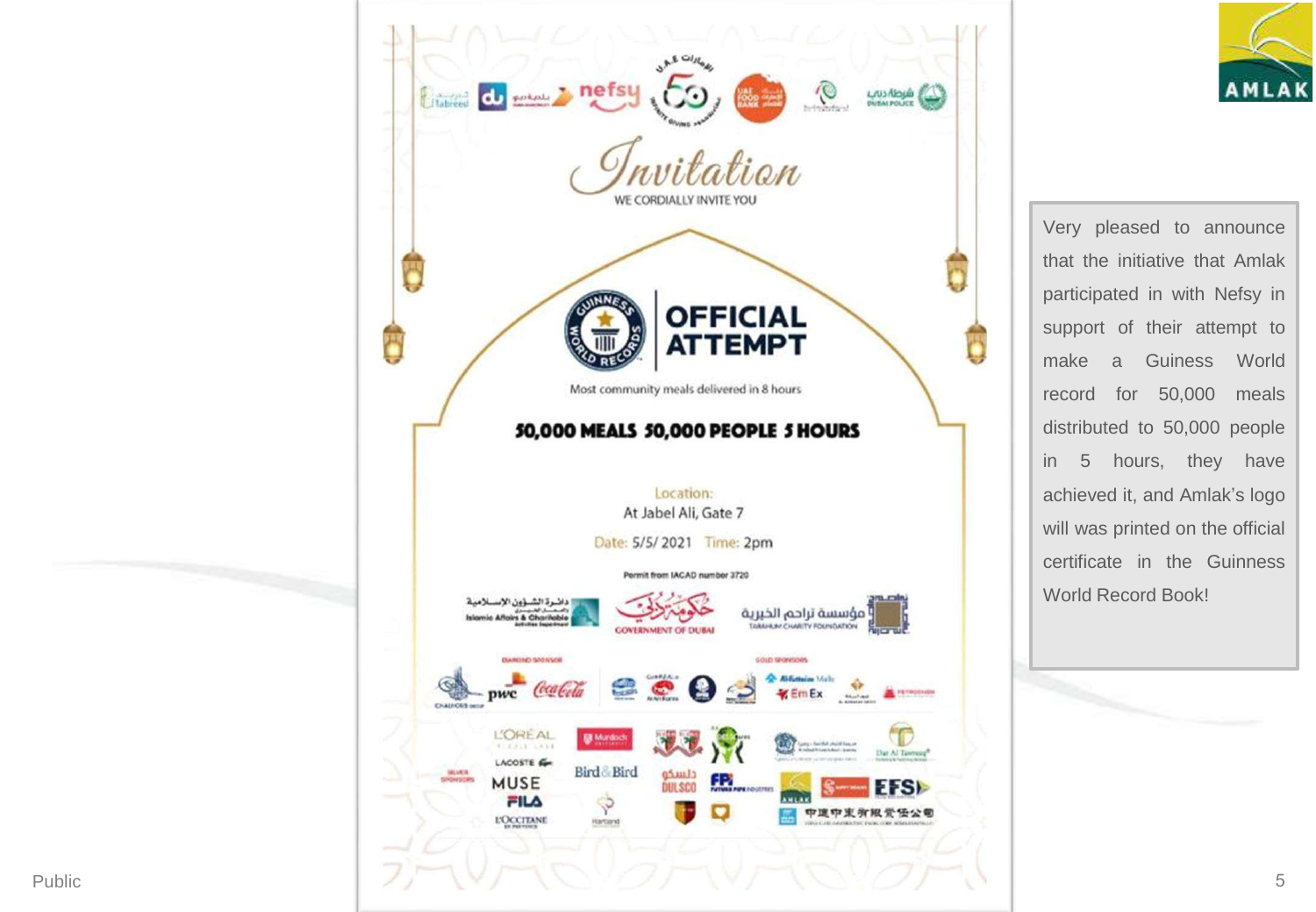



INESS WORLD RECORDS LIMITED 20%, THIS CERTIFICATE DOES NOT NECESSARILY DI NTO ANY PRODUCTS OISTRIBUTE OR CWINED BY CULVARIES WORLD RECORDS LIMITED AND

WWW.GUINNESS NORLDRECORDS.COM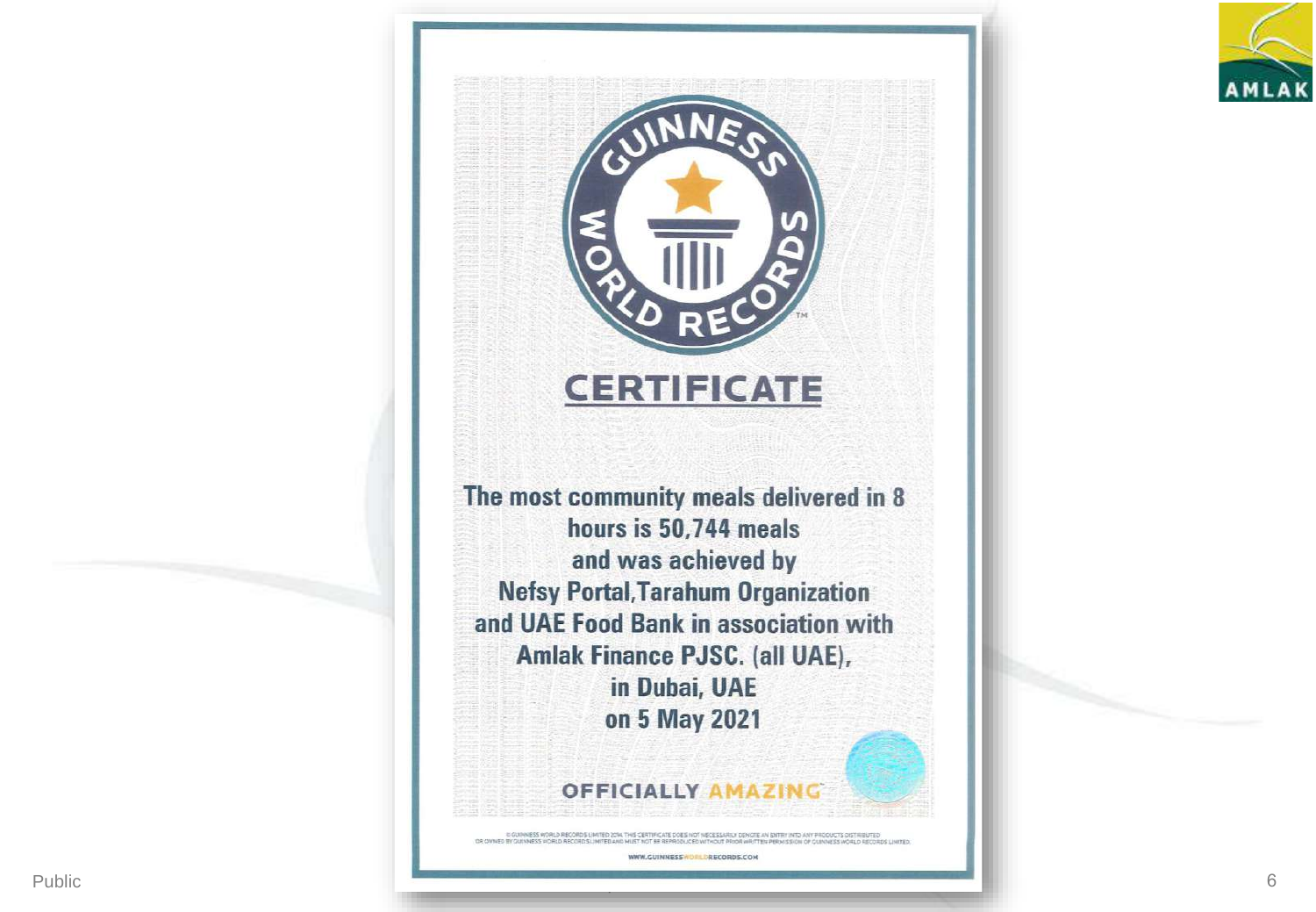



## **JUBAI CHAMBER CENTRE FOR RESPONSIBLE BUSINESS**

شھادة تــــــــقــدبـ **Certificate of Appreciation** 

يستسقم دم سسركسز أخسلاقيسات الأعسمسال بالمستدك ح العصبي.

The Dubai Chamber Center for Responsible Business would like to thank

## **Amlak Finance**

للمساهمة الفعالة في فعالية اعط واحصد 2021

For contributing to Give and Gain in 2021

Dubai Chamber of Commerce & Industry

Valid one year from date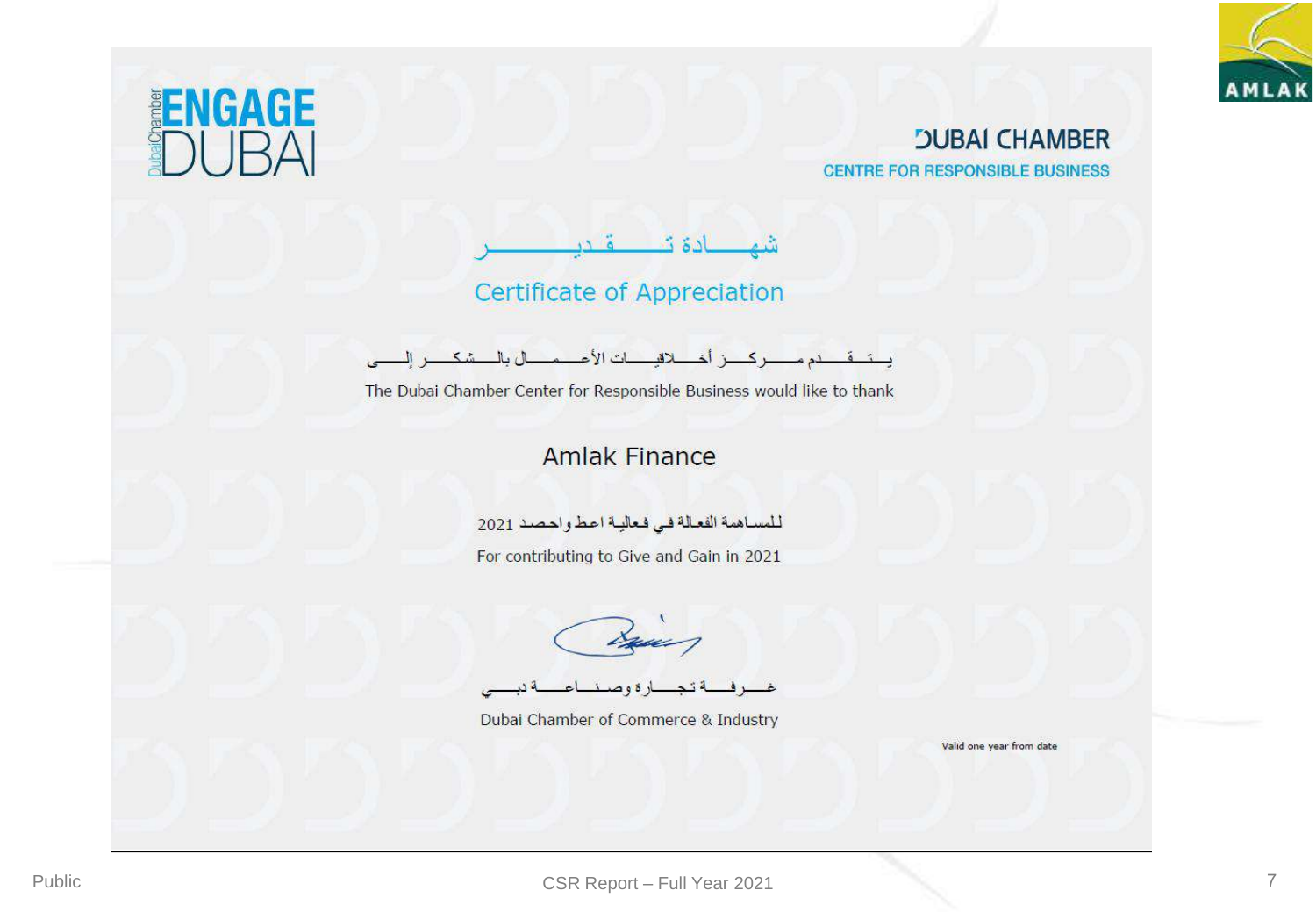

## الحملة الرمضانية لصندوق الزكاة باللتعناون مع جناميعية أبنوظ بني

يشرفنا نحبين صنبدوق الزكباة وجامعة أبيوظبي بدعبوتكم للمشاركية في الحملة الرمضانية السنوية المتجددة، والخاصة بأبنائنا الطلــّـبة الجامعيين بعنوان 'شياقنا أمانة و رَكَاتِنا حصانة" نهدف في حملتنا هذه لمساعدة 500 طالب مواطن ومقيم ممن يستوفون شروط الزكاة حسب اللائحة المعتمدة بصندوق الزكاة طوال مدة دراستهم بالجامعة بمبلغ تقديري 60 ألف درهم لكل طالب للسنة الدراسية الواحدة.

مساهمتكم عون للطلبة المستحقين في بناء حياة مستقرة من خلال تحصيلهم لتعليم أفضل.

|                         |         |             | الشرع  |                         |                                |  |
|-------------------------|---------|-------------|--------|-------------------------|--------------------------------|--|
| 8200                    | 8100    | 8050        | 8010   | ترسل إلى الرقم          | رسائل لصية                     |  |
| p.ky. 200               | DDFcc4n | OP color    | 10درهم | مبلغ التبرع             | اتصالات، برسل<br>الرمز (ج / ا) |  |
| 16420661                |         | رقم الحساب  |        | مصرف أبوظبي<br>الإسلامي | تحويل بنكي إلى<br>حساب الحملة  |  |
| AE300500000000016420661 |         | رقم الايبان |        |                         |                                |  |

لتقديم تبرعاتكم في الحملة:

للمزيد من المعلومات، يرجى التواصل مع:

صندوق الزكاة - الأخت مُننى النيادي mona.alneyadi@zakatfund.gov.ae البريد الإلكتروني: mona.alneyadi@zakatfund.gov.ae

جامعة أبوظبي - الأخت؛ شارة الهاشمي

هاتف: 050-6165416، البريد الإلكتروني: sarah.al-hashimi@adu.ac.ae

#### مؤسسة الحادينة Federal Authority VIDO **#ZAKATLIAE** www.zakathind.gov.ae

## **Ramadan Campaign for Zakat Fund** in Cooperation with Abu Dhabi University

The Zakat Fund and Abu Dhabi University are honored to invite you to participate in our yearly Ramadan Campaign for university students entitled "Our Youth Our Responsibility, Our Zakat Our Immunity". Our Campaign aims at supporting 500 National and Non-National deserving students who meet Zakat Fund's criteria with an amount of AED 60,000 for each student per year.

Your contribution will assist the qualified students in building more stable life, through receiving higher education.

#### You can donate to our campaign through:

|                                             |                           | To donate          |        |                         |         |
|---------------------------------------------|---------------------------|--------------------|--------|-------------------------|---------|
| Through SMS<br>Insert U                     | Send it to:               | 8010               | 8050   | 8100                    | 8200    |
|                                             | The Amount                | <b>AED 10</b>      | AFD 50 | <b>AED 100</b>          | AED 200 |
| Transfer amount<br>to Zakat Fund<br>account | Abu Dhabi Islamic<br>Bank | Account Number     |        | 16420661                |         |
|                                             |                           | <b>IBAN Number</b> |        | AE300500000000016420661 |         |

For more information, please contact:

Zakat Fund - Mona Al Neyadi Mobile: 050-1123065, Email: mona.alneyadi@zakatfund.gov.ae

Abu Dhabi University - Sarah Al Hashimi Mobile: 050-6165416, Email: sarah.al-hashimi@adu.ac.ae



www.zakatiund.gov.ao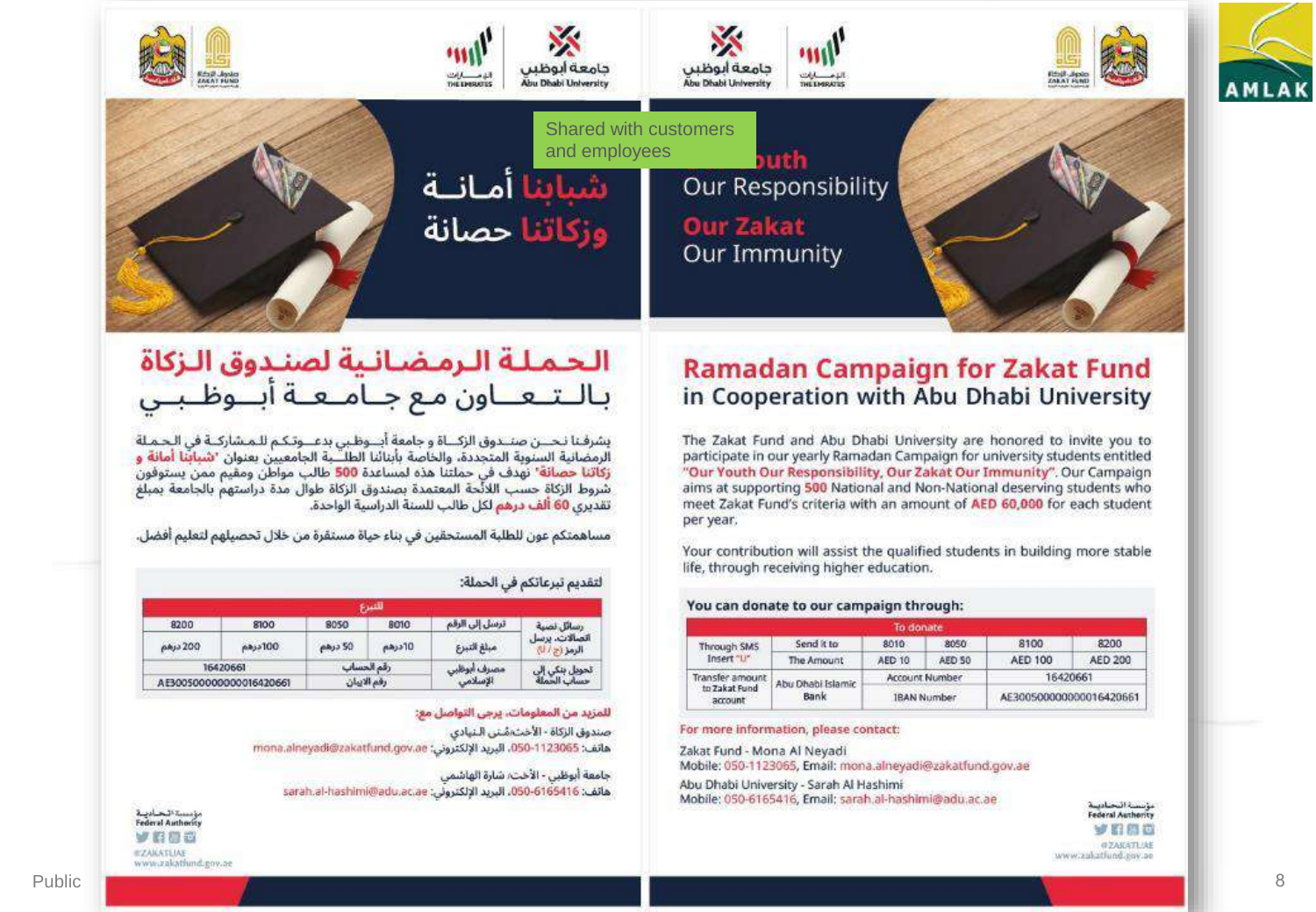

9 4

## Key Initiatives of the Past Four Quarters

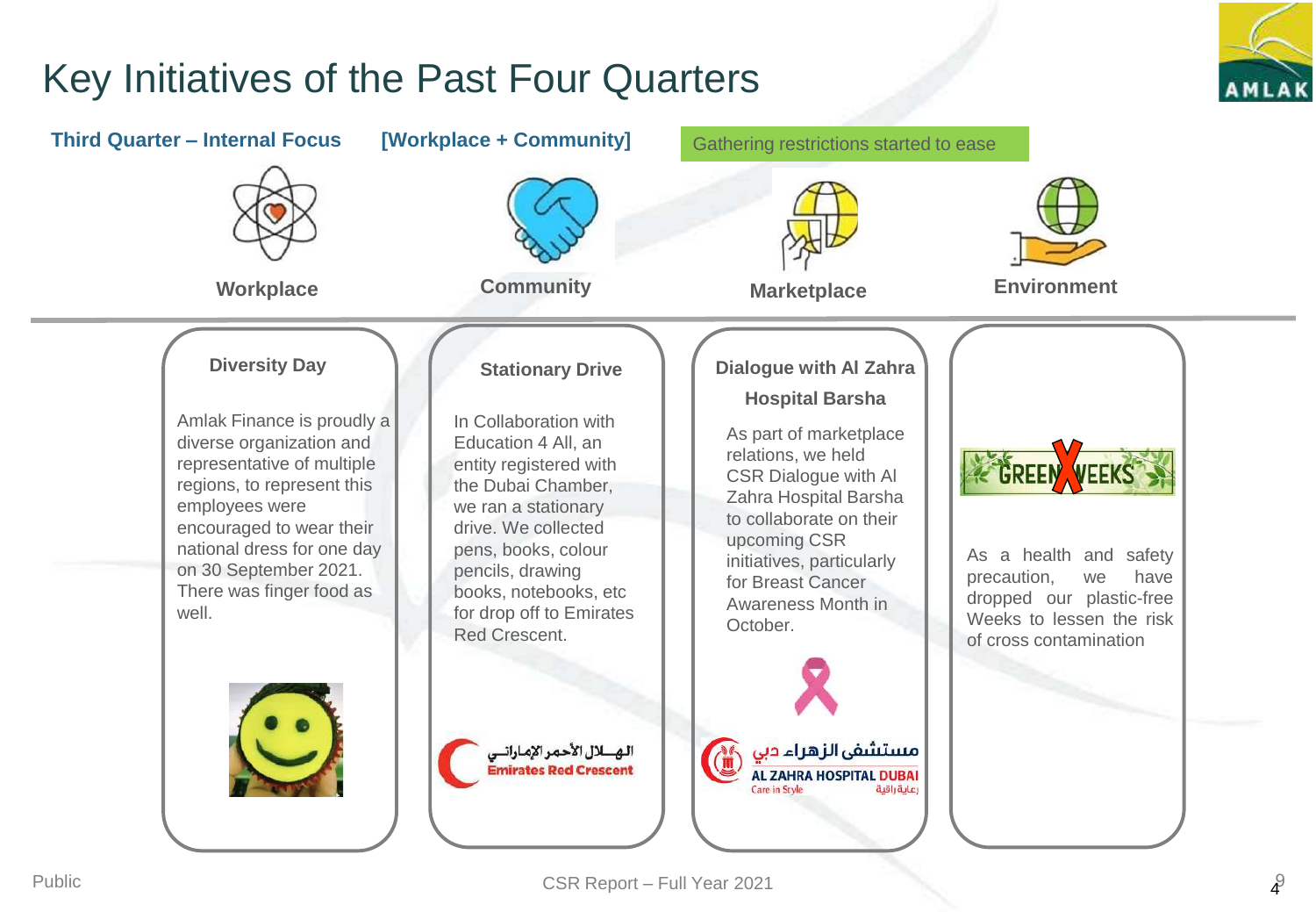

### **Fourth Quarter – Workplace + Community**

National Events

Workplace Happiness

Al Noor Center for Children with Special Needs

## **Dubai Fitness Challenge 30 x30**.

This is where all members representing Amlak Finance commit to a minimum of 30 minutes of walking or running for 30 days straight. Like previous years, there was tough competition. The Champion (Rony Verghese) managed to lose 5 kilos in that timeframe. He received internal recognition through an all-staff email about his progress and achievement.

**UAE Flag Day**

We distributed chocolates for UAE Flag Day, and shared information on the significance of the day and about the UAE Flag, and other information regarding this day.

## **UAE National Day Celebration**

We included breakfast from AI Noor Center – with the proceeds going to benefit the center. The office was decorated and the day was largely spent celebrating UAE's 50<sup>th</sup> National Day – over delicious Emirati food.

**International Day & other informational Emails**

The Day of Tolerance, International Arabic Language Day, Expo 2020

• **Staff Initiative**

Employees started this initiative to pool together small amounts of money to buy lunch for office boys on a weekly Basis.







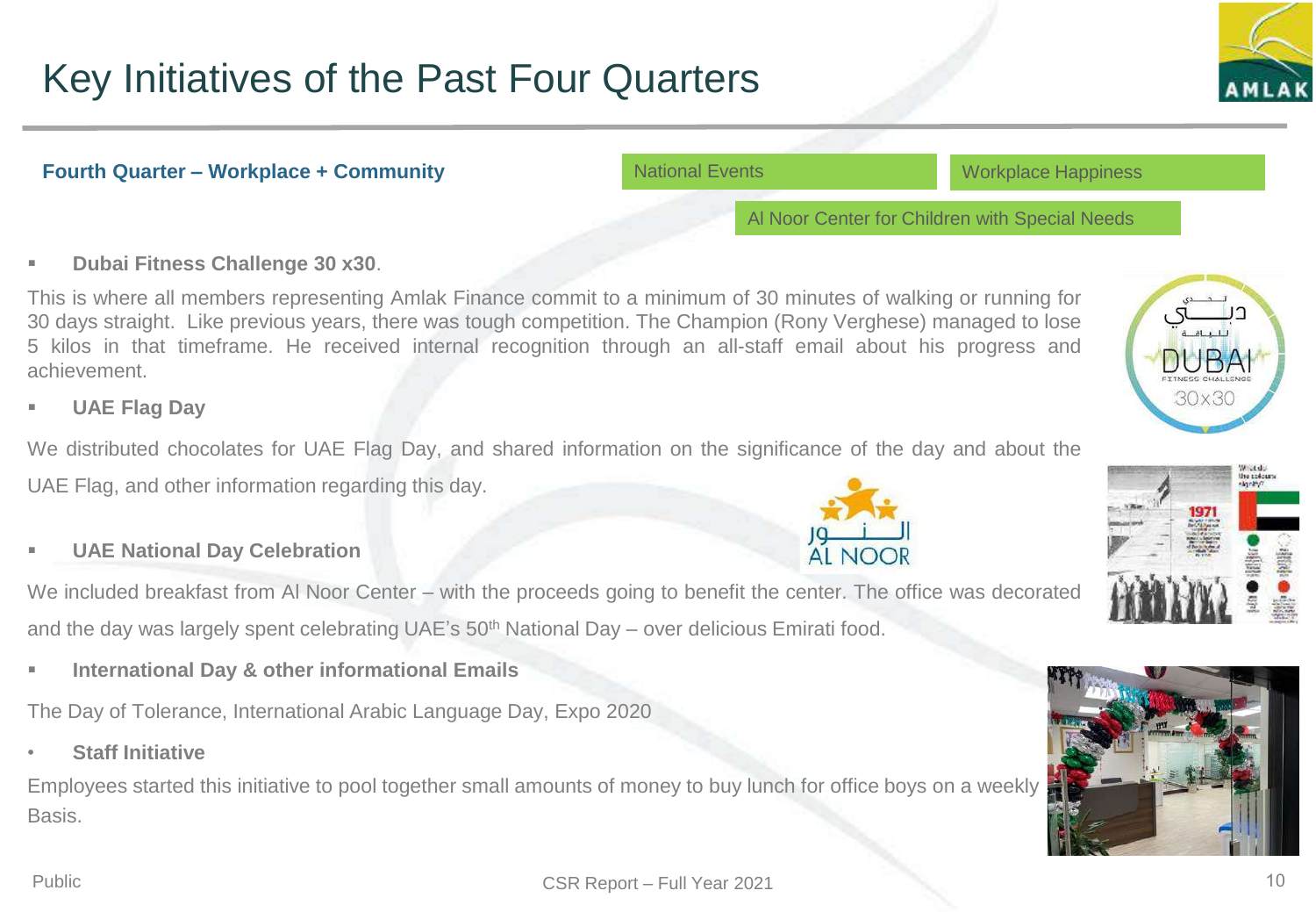

## **Fourth Quarter – Workplace**

## **Milestone Cards**

By end of year we started sending personalized e-cards to employees, on their birthdays and work anniversaries. It is seemingly a small gesture but it does play a big positive role in making our colleagues feel that they are not just another cog in a wheel but someone who is valued and appreciated